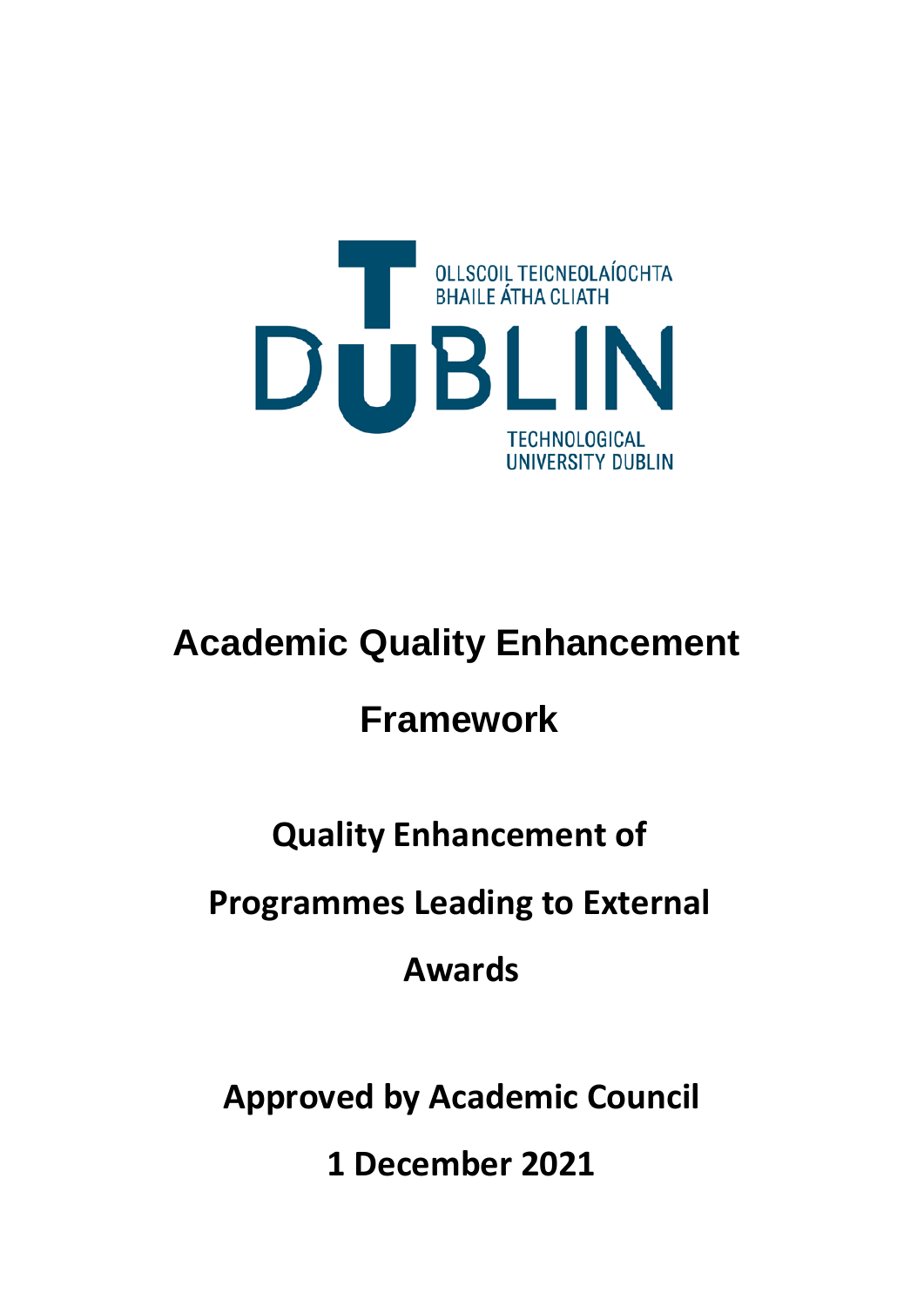#### **TABLE OF CONTENTS**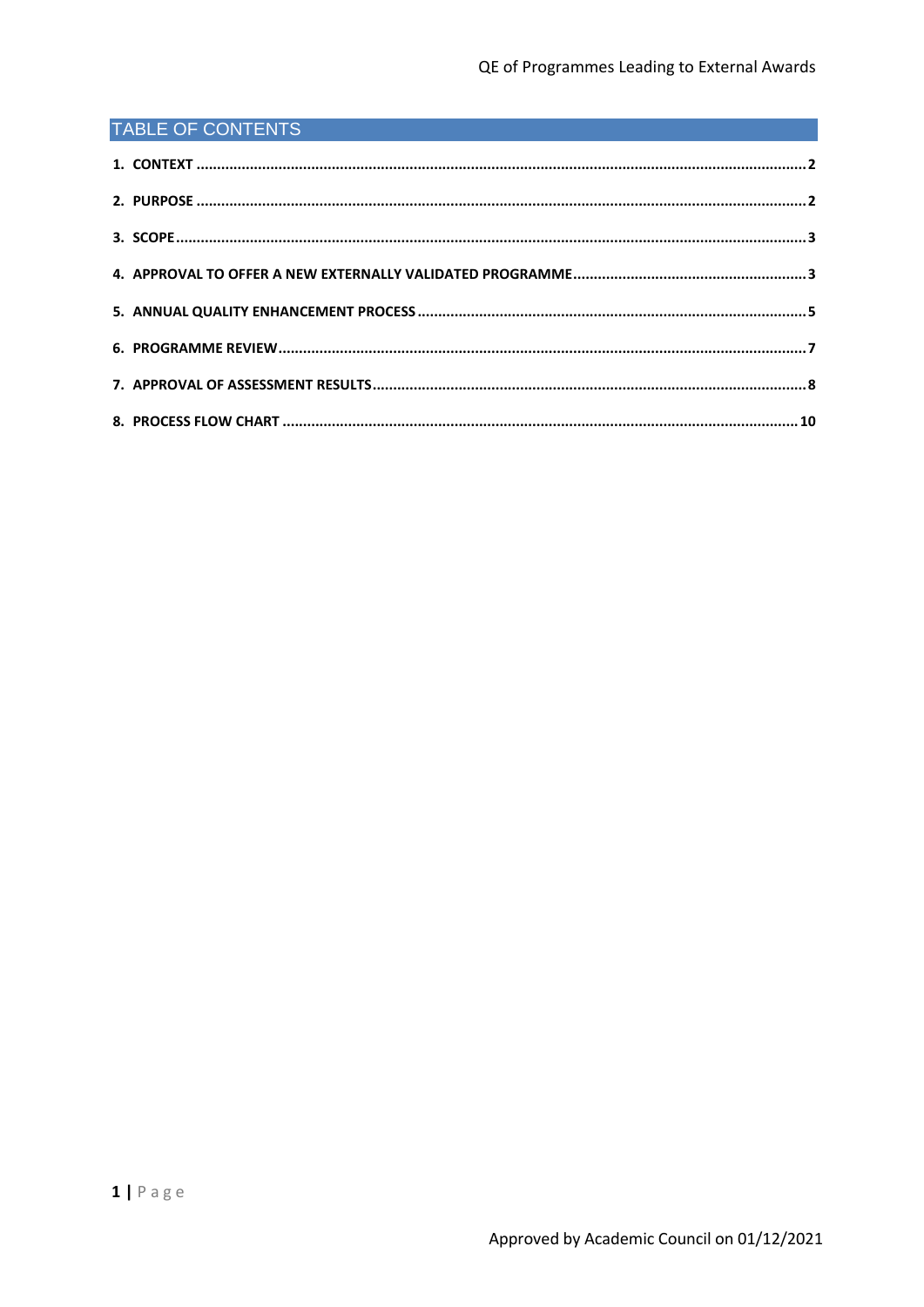#### <span id="page-2-0"></span>**1. Context**

1.1. It is a principle of TU Dublin that all programmes delivered in whole or in part by TU Dublin lead to a TU Dublin award. This applies to programmes that also lead to external award (see also policy and process in relation to Joint, Dual and Multiple awards). In some circumstances it may not be possible/appropriate for a TU Dublin award to be made, for example, where national agreements apply, as in the case of craft apprenticeships, or where the programme assessment is carried out by the external organisation.

This document sets out the University's processes for the design, approval, monitoring and periodic review of academic programmes leading to awards from external bodies.

Just as the University is committed to quality assurance and enhancement in programmes which lead to TU Dublin awards, it is equally committed to ensuring quality and continually enhancing the student learning experience in programmes, which it delivers on a full-time or part-time basis, to students in preparation for the examinations and awards of external bodies.

1.2. The University recognises that the responsibilities for some aspects of quality assurance and enhancement on such externally validated programmes rests with the external bodies who are responsible for developing and maintaining the syllabuses and associated regulations and for monitoring and implementing their assessment systems. However, the Annual Academic Quality Enhancement process and related quality enhancement procedures also apply to the provision of these programmes.

#### <span id="page-2-1"></span>**2. Purpose**

- 2.1. The purpose of the procedures set out in this document is to ensure all academic programmes delivered by the University, regardless of the awarding body, are included in the University's quality assurance and enhancement processes.
- 2.2. The oversight of the application of the quality framework within these programmes will be managed by the relevant Discipline Programmes Board, School and Faculty.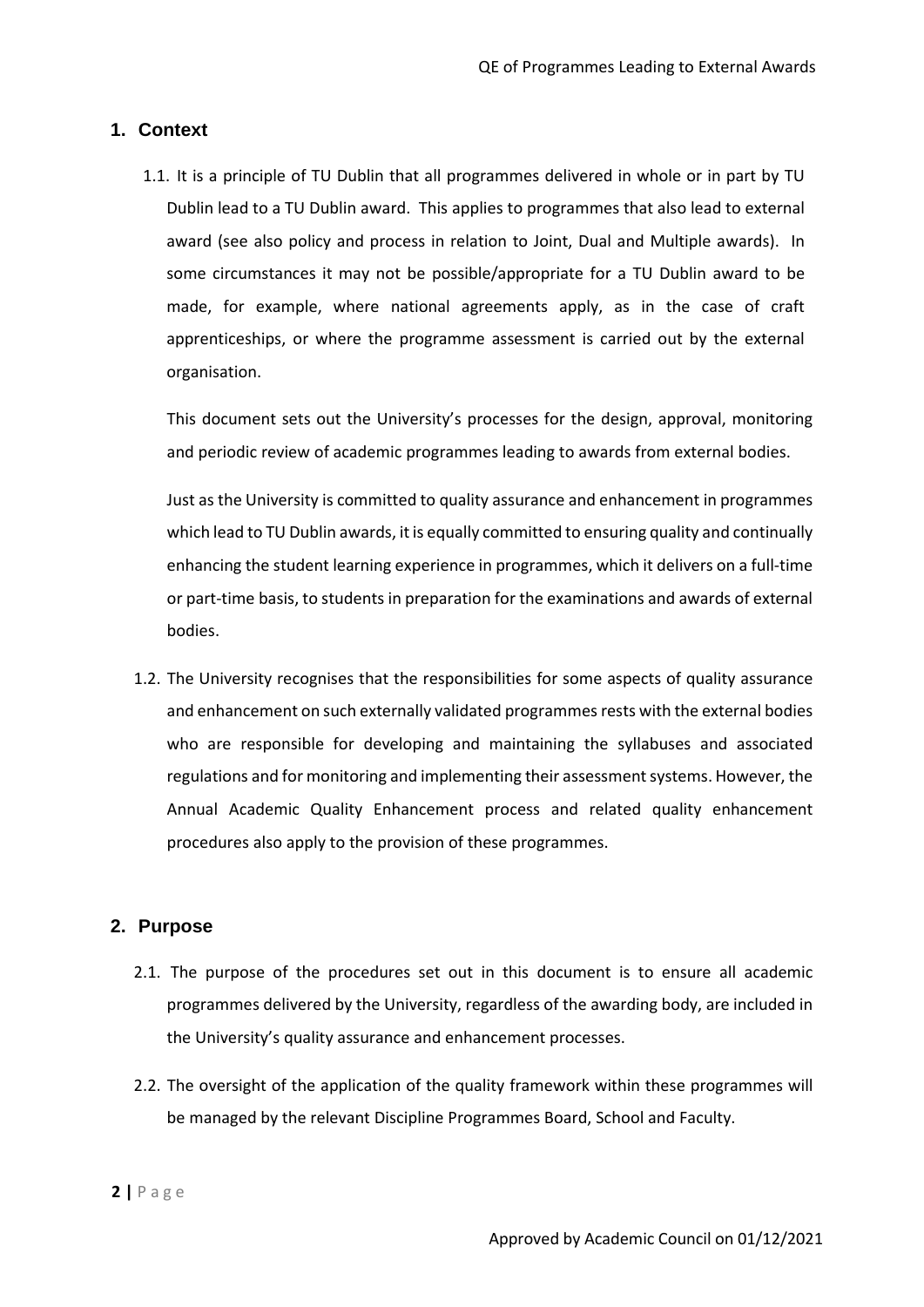#### <span id="page-3-0"></span>**3. Scope**

- 3.1. In addition to the programmes leading to TU Dublin awards, the University delivers programmes that lead to awards from other Degree Awarding Bodies, such as the craft apprenticeship programmes that lead to QQI awards. This document describes the quality assurance and enhancement processes that apply to those programmes.
- 3.2. The programmes delivered can lead to:
	- Major awards, which are the main class of award made at an NFQ level;
	- Minor awards, which provide recognition for learners who achieve a range of learning outcomes but not the specific combination of learning outcomes required for a major award. These awards allow learners to accumulate ECTS credits at their own pace and needs. Minor awards are normally a sub-set of other larger awards;
	- Special-purpose awards, which are made for very narrow fields of study and for specific purposes;
	- Supplemental awards, which are designed for learning that is additional to a previous award. They could, for example, relate to updating and refreshing knowledge or skills, or to continuing professional development.

#### <span id="page-3-1"></span>**4. Approval to offer a new Externally Validated Programme**

- 4.1. The procedures for obtaining approval to deliver a new externally validated programme are broadly similar to the procedures that apply to the approval of programmes that lead to TU Dublin awards.
- 4.2. The process, as shown in Section 8.1, starts with the submission of a Programme Proposal Form.
- 4.3. Although these programmes do not lead to a TU Dublin award, the approval process still ensures that they are:
	- Compliant with the University mission, policies and **Strategic Plan**;
	- Aligned to the **NFQ** at appropriate levels;
	- Fulfilling an identifiable industry and/or society need;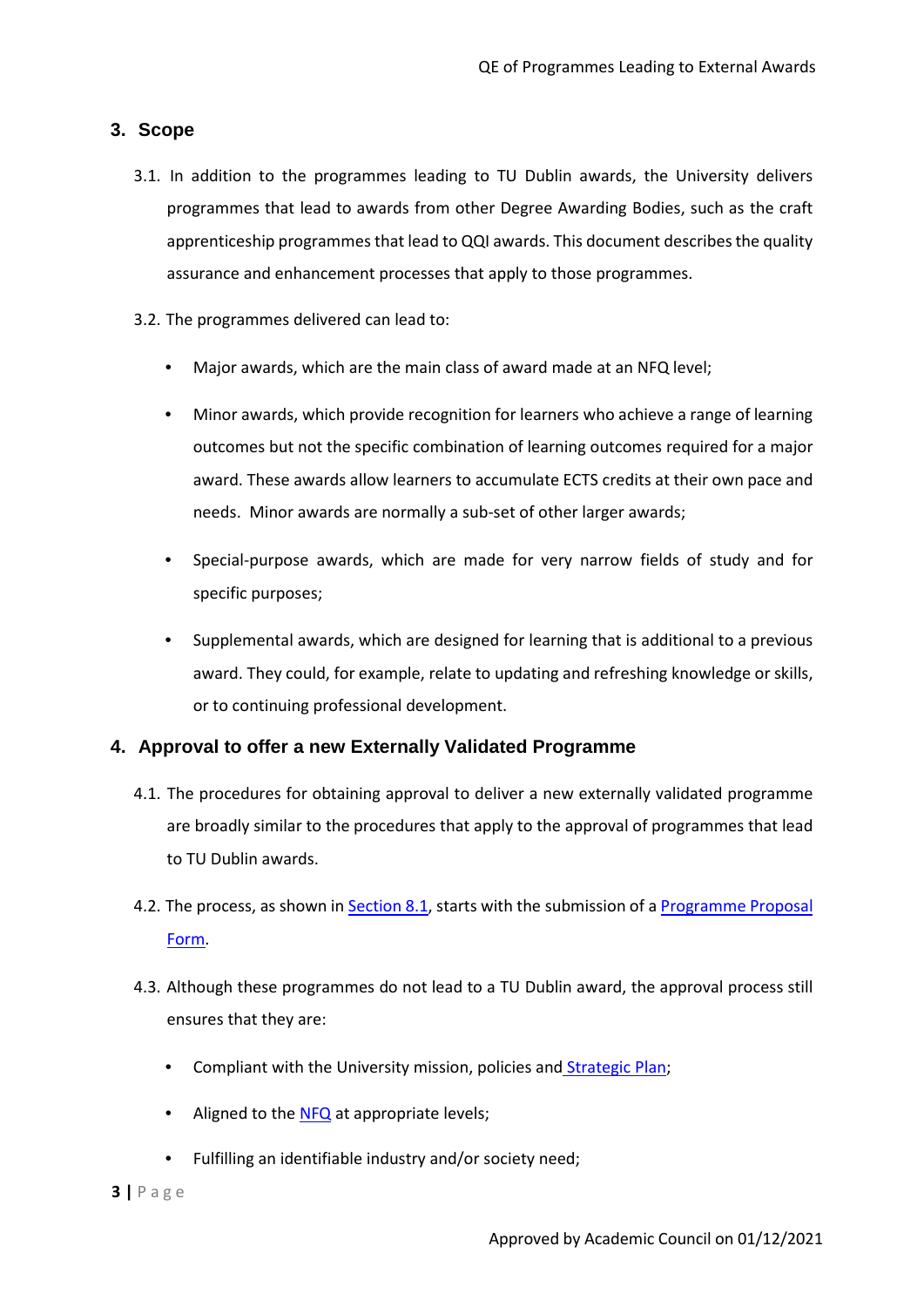- Designed to have the appropriate academic breadth and depth, and with learning outcomes that are consistent with the levels of knowledge, know-how, skills and competences as prescribed in the releva[nt NFQ](https://nfq.qqi.ie/) [a](https://nfq.qqi.ie/)ward descriptor;
- Providing pathways to qualifications that maximise opportunities for access, transfer and progression, as per the University Access, Transfer & Progression policy;
- Delivered via a process that is consistent across the University and identifies the academic, physical, human and other resources required for successful delivery;
- Cognisant of [QQI guidelines on Quality Assurance and Quality Enhancement,](https://www.qqi.ie/Articles/Pages/QA-Guidelines.aspx) and the [European Standards and Guidelines](https://enqa.eu/wp-content/uploads/2015/11/ESG_2015.pdf) [\(](https://enqa.eu/wp-content/uploads/2015/11/ESG_2015.pdf)ESG).
- 4.4. The School completes the Programme Proposal Form and liaises with the Faculty Finance Business Partner, to ensure that the resource analysis is compliant with the University's Finance Policies and Procedures. By signing the form, the Finance Business Partner is confirming that:
	- The programme can be delivered within the University's existing resources or the proposed additional income from the programme justifies the allocation of additional resources;
	- The proposed fee rate is consistent with the University's fees and income policy and collaborative provision costing model.
- 4.5. The School submits the completed form to the Faculty Board for approval. If approved, the School establishes a Programme Planning Committee to examine the programme syllabus and the external body requirements. The approved Programme Proposal Form will be noted at the University Programmes Board.
- 4.6. The School should consult with Academic Affairs to identify any issues relating to differences in the University and external organisation policies, regulations or procedures. If required, the School should arrange a meeting of the Programme Planning Committee, Academic Affairs and appropriate representatives from the external organisation (and where necessary the awarding body) to discuss and resolve any issues.
- 4.7. When agreement has been reached in relation to any identified issues, the Programme Planning Committee prepares **Programme Documentation** which sets out what is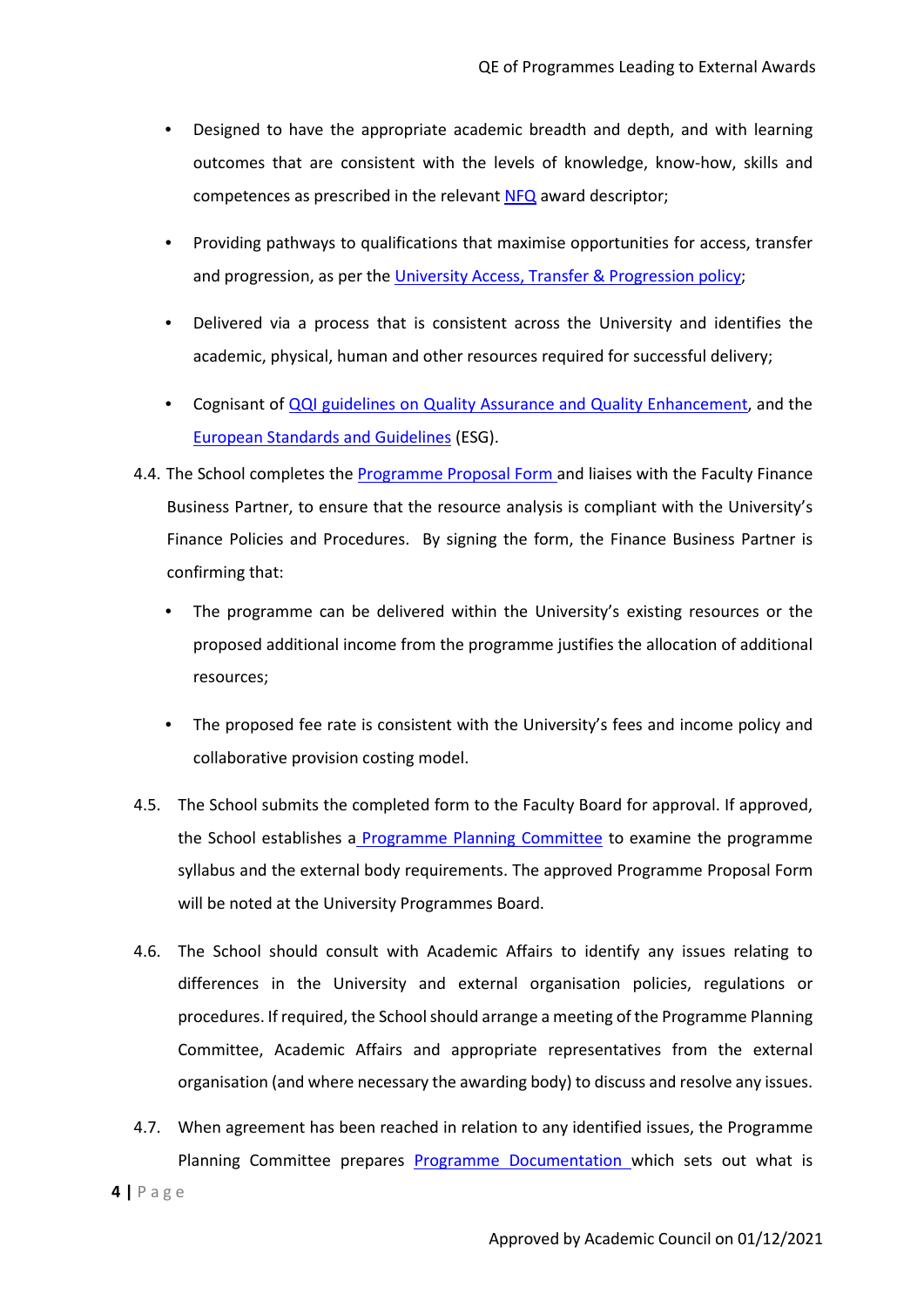required of the University, Faculty and School to deliver the programme effectively, including such matters as staffing, timetables, resources, approaches to teaching, learning and assessment, and any deviations from University policies or regulations.

- 4.8. The Faculty Board, or its Academic Quality Enhancement Committee, reviews the programme documentation and if considered necessary can establish a panel, with external representation, where applicable, similar to the panel described in the Programme Validation Process.
- 4.9. Where the programme has already been validated by a Degree Awarding Body, as in the case of craft apprenticeships, the panel's role is to review the programme documentation and comment on its level, standard and suitability, and make a recommendation to the Faculty Board regarding granting the School approval to deliver the programme. The Panel can request further documentation and/or meetings with the Programme Planning Committee. In the absence of a panel, the Academic Quality Enhancement Committee will take on this role.
- 4.10. The Panel, or members of the Academic Quality Enhancement Committee, can visit the School and meet with the Programme Planning Committee and prepares a report on its findings using the Template provided. The Panel will include a representative from Academic Affairs who will draft the report.
- 4.11. The report and recommendations of the panel will be considered by the Faculty Board and if approved will be submitted to the University Programmes Board for noting.

#### <span id="page-5-0"></span>**5. Annual Quality Enhancement Process**

- 5.1. The main aim of the reflective annual quality enhancement process is to identify actions that will lead to improvements in programme delivery and the student learning experience. The objectives of the process are to:
	- Critically evaluate the delivery of the programme and the student learning experience;
	- Consider feedback from students, staff and other stakeholder;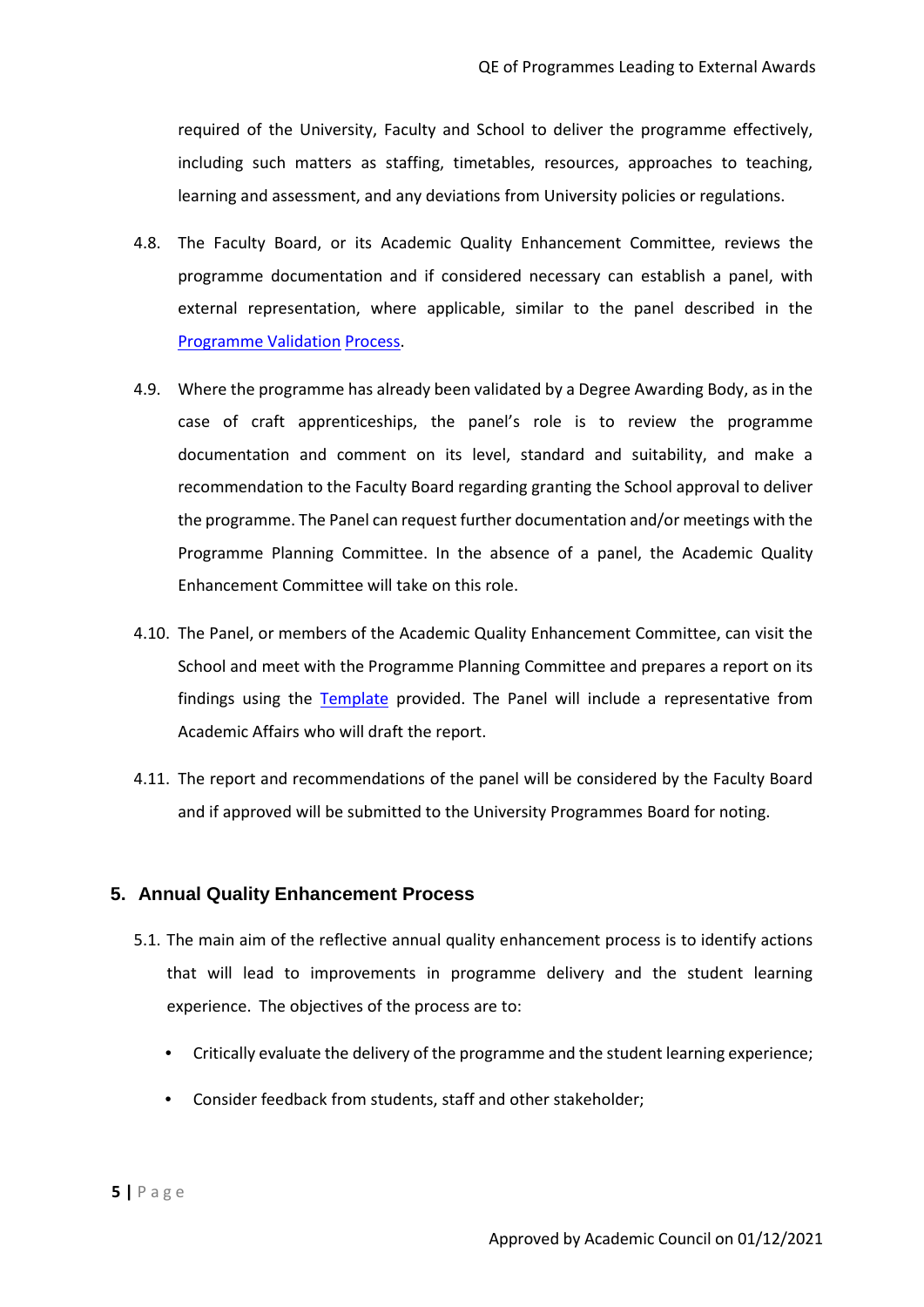- Reflect on student data and statistics, such as profile, demographics, diversity, engagement, assessment data;
- Identify any issues and problems, and devise corrective actions and appropriate programme modifications;
- Develop an action plan for the development and enhancement of the programme.
- 5.2. The process and timelines associated with the Annual Academic Quality Enhancement of programmes leading to TU Dublin awards will not necessarily align to programmes leading to an award from an external organisation. The delivery of these programmes may require an amended annual quality enhancement process to ensure the Programme Team and the Discipline Programmes Board can reflect on student learning experience and identify areas that may require enhancement. Academic Affairs will advise the School and Discipline Programmes Board on the specific steps to be following in the Annual Academic Quality Enhancement process.
- 5.3. It is important to ensure that any issues and actions identified through this reflection are integrated into the Discipline Enhancement Plan, and where necessary are progressed further to the appropriate level through the Faculty or University Enhancement Plans.
- 5.4. Academic Affairs, working with the School, will amend the standard Programme Enhancement Report to ensure its suitability for the particular programme, where necessary. However, the Craft Apprenticeship Programme Enhancement Report can be used to report annually to the Discipline Programme Board in relation to any craft apprenticeship provision.
- 5.5. The report will be informed by feedback from the Programme Team and from students, using the Student Feedback process, and will reflect on the programme delivery and student learning experience within all cohorts (Blocks) in the previous academic year. The following steps are taken to complete the report:
	- Programme Coordinator downloads the report template from Academic Affairs website, and adds the required statistical information and feedback from the relevant stakeholders, such as students and staff;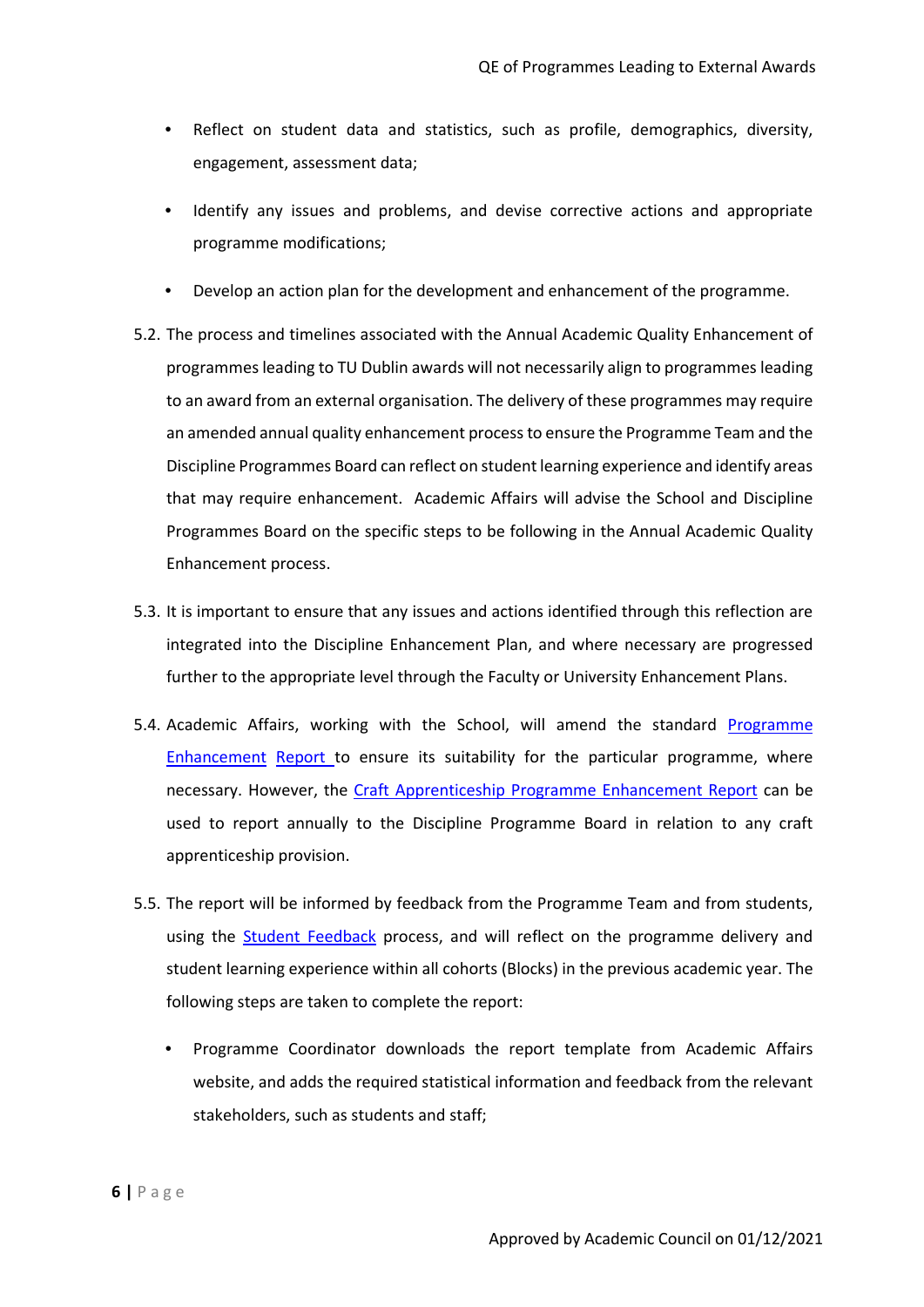- Feedback can also be sought from employers, community and industry partners, where relevant;
- Programme Coordinator circulates the draft report to the Programme Team;
- Programme Coordinator discusses the data with the Programme Team and adds any additional relevant information to the form;
- Programme Coordinator submits report to the *Discipline Programmes Board*.
- 5.6. The remaining steps in the process are described in Sections 6 to 9 of the Annual Academic Quality Enhancement process.

#### <span id="page-7-0"></span>**6. Programme Review**

- 6.1. At any stage after the commencement of the programme, the Discipline Programmes Board or the Faculty Board may initiate a programme review. The purpose of a programme review is to:
	- Ensure that the programme maintains appropriate academic standards commensurate with the award and University's standards;
	- Ensure that the programme is being delivered as per the programme document and the policies and regulations agreed with the external organisation;
	- Provide the opportunity for seeking stakeholder feedback including from staff, students, community, industry and the professions and other external peers, and to use such feedback to revise or amend approaches to teaching and learning, and student supports;
	- Ensure adherence to TU Dublin Policies and Guidelines related to good practice in learning, teaching and assessment (where appropriate);
	- Ensure optimal resource allocation for the effective delivery of the programme;
	- Monitor the effectiveness of the University's Annual Academic Quality Enhancement Process and the implementation of identified quality enhancement plans;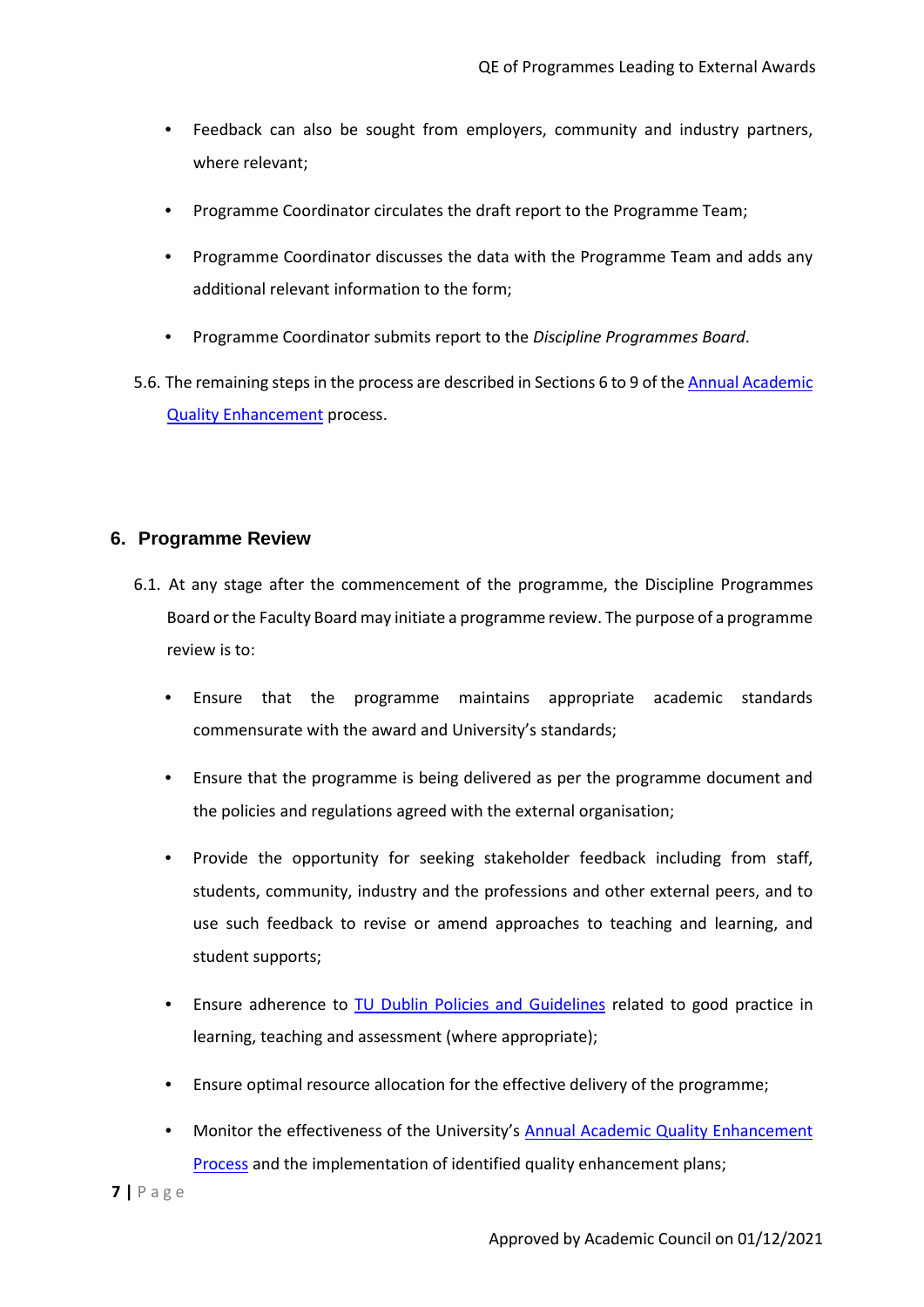• Ensure that statutory requirements in relation to access, transfer and progression continue to be met.

6.2. As per the Programme Review process, two types of programme review can be undertaken:

- Full Programme Review –all aspects of the programme are reviewed;
- Focused Programme Review –focuses on specific aspects of the programme.
- 6.3. The procedures for the programme review are described in the **Programme Review** process. Depending on the nature of the programme and the policies and regulations of the external awarding body, some of the steps within this process may be amended accordingly. The School should consult with Academic Affairs before starting the review to decide on the exact procedures to be followed.

#### <span id="page-8-0"></span>**7. Approval of Assessment Results**

- 7.1. Assessment Boards should be convened, managed and operated as per the Assessment Regulations, except in the case where it has been agreed that the external organisation's regulations will be applied. Either way, the outcomes of the Assessment Boards should be approved by the relevant School prior to being sent to the external awarding body.
- 7.2. Assessment Board decisions should be noted at Faculty Board.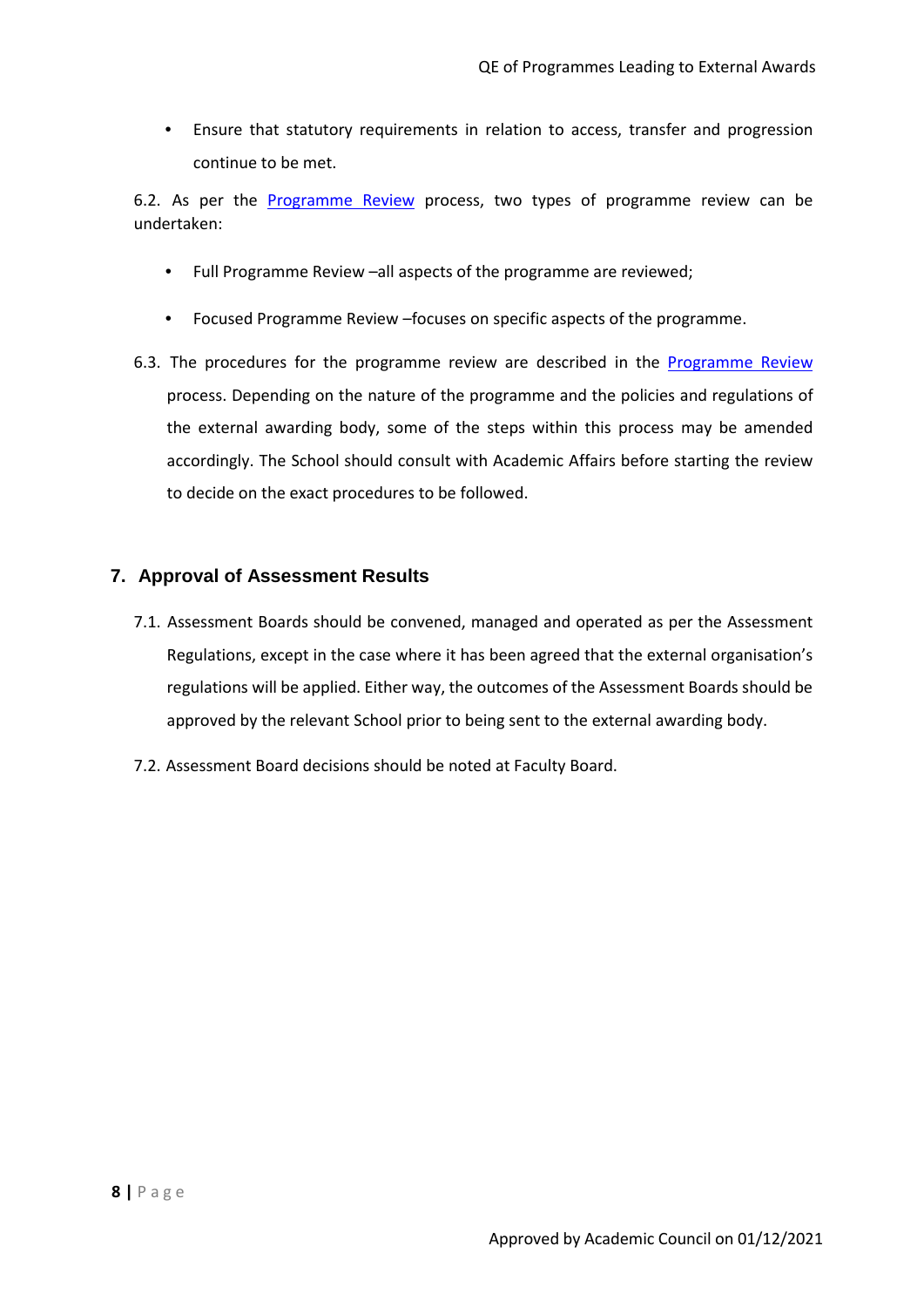#### **8. External Awards not on the National Framework of Qualifications,**

8.1 There may be occasions where TU Dublin in whole or in part delivers a programme that does not lead to a TU Dublin award, where the external organisation making the award and/or professional recognition is not a degree-awarding body and the award is not on the National Framework of Qualifications**.** Notwithstanding the principle described in 1.1 that programmes delivered in whole or in part by TU Dublin should lead to TU Dublin awards, where it is accepted by TU Dublin that there is a strong reason for a TU Dublin award not to be attached to a programme, the processes outlined above in relation to the design, approval, monitoring and periodic review of academic programmes will apply.